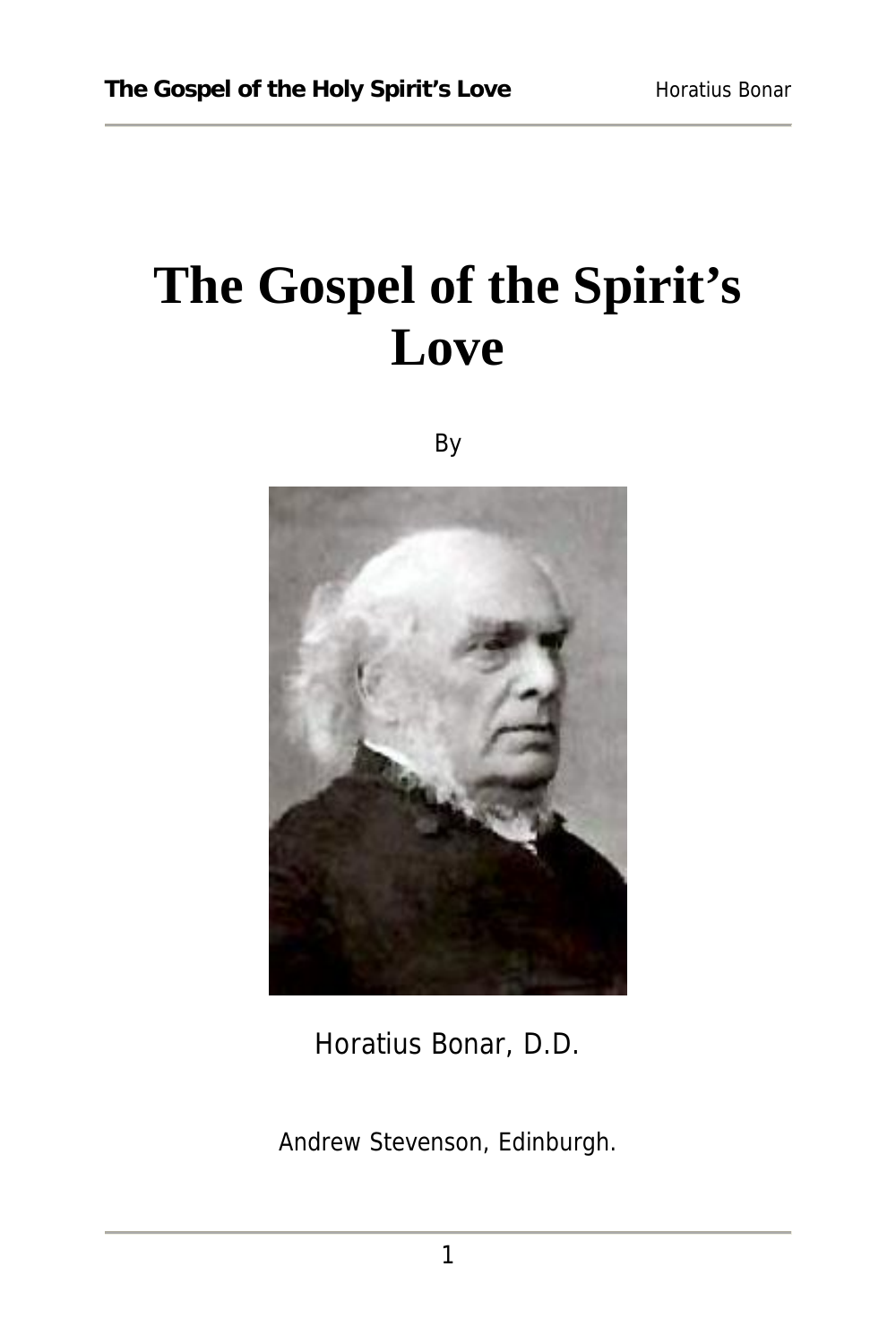Does the Holy Spirit love us? There can be but one answer to this question. Yes! He does.

As truly as the Father loveth us, as truly as the Son loveth us, so truly does the Spirit love us. The grace or free love which a sinner needs, and which has been revealed and sealed to us through the Seed of the woman, the "Word made flesh," belongs equally to Father, Son, and Spirit. That love which we believe to be in God must be the same in each Person of the Godhead, else the Godhead would be divided; one Person at variance with the others, or, at least, less loving than the others: which is impossible.

Twice over it is written, God is love (1 John 4:8,16); and this applies to each Person of the Godhead. The Father is love; the Son is love; the Spirit is love. The Trinity is a Trinity of Love.

When it is said, "God is a Spirit" (John 4:24), the words refer to each Person. If we lose sight of the love of one, we shall lose sight of the love of all. That which is the glory of Jehovah, is the glory of each of the three Persons. Let us beware of misrepresenting the Trinity by believing in unequal love, a love that is not equally large and free in each.

When it is said, "God is light" (1 John 1:5), we know that these words are true of the whole three Persons; not merely of the Father or of the Son. The Father is light; the Son is light; the Spirit is light. As of light, so of love; and he who would doubt that the Spirit is love, must needs also doubt that the Spirit is light. That which is written of God, is written of the Spirit of God. That "name" which God has proclaimed as His, belongs to the Spirit as certainly as to the Father and the Son,—"The Lord God, merciful and gracious, long-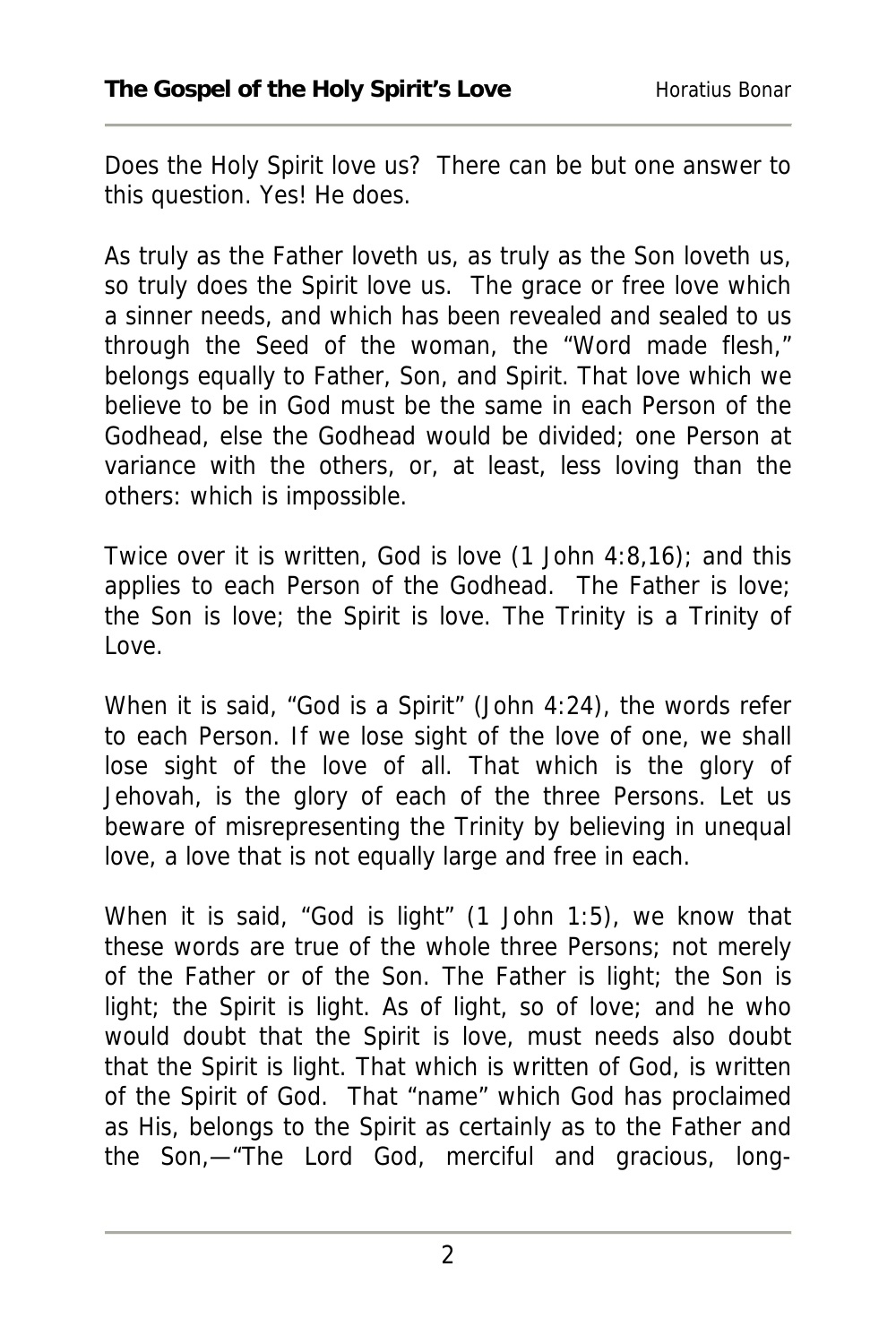suffering, and abundant in goodness and truth, keeping mercy for thousands" (Exo. 34:6). Shall we rob the Holy Spirit of that blessed name? His personality claims it; and the gracious characteristics which go to make up the name, are as much those of the Spirit as those of the Father and the Son. The personality of the Spirit requires that what is thus written of one should be applicable to all. We are wont to say of the three Persons, "They are one God, the same in substance, equal in power and glory." If so, then the love which we affirm of the whole we must affirm of each. They must be equal in love, as well as in "power and glory."

Let not the old question of unbelief come in "How can these things be?" We cannot "find out the Almighty unto perfection" (Job 11:7); but shall this inability of ours lead to doubt? Shall it not rather lead to faith? Shall we rob the Spirit of His love, because we cannot understand the deep wonders of Godhead? Shall we not rather say, If there be love in God at all, there must be love in the Spirit? For to Him it is given to carry out in human hearts the purposes of redeeming love, in striving, awakening, drawing, convincing, quickening, comforting; so that it is impossible to suppose that His love can be less warm, less tender, less large, less personal than the love of the Father and the Son.

Laying aside the disputes of intellectual pride, the questionings of vain human reason, the puzzling suggestions of unhumbled self•righteousness, the fond endeavours to comprehend the hidden things of God, the stubborn determination not to believe unless we see "signs and wonders" (John 4:48), let us recognize in that simple formula, God is love the foundation of our faith as to the Spirit's gracious character, and the solution of all our perplexities as to His personal and ineffable love. True, He did not take flesh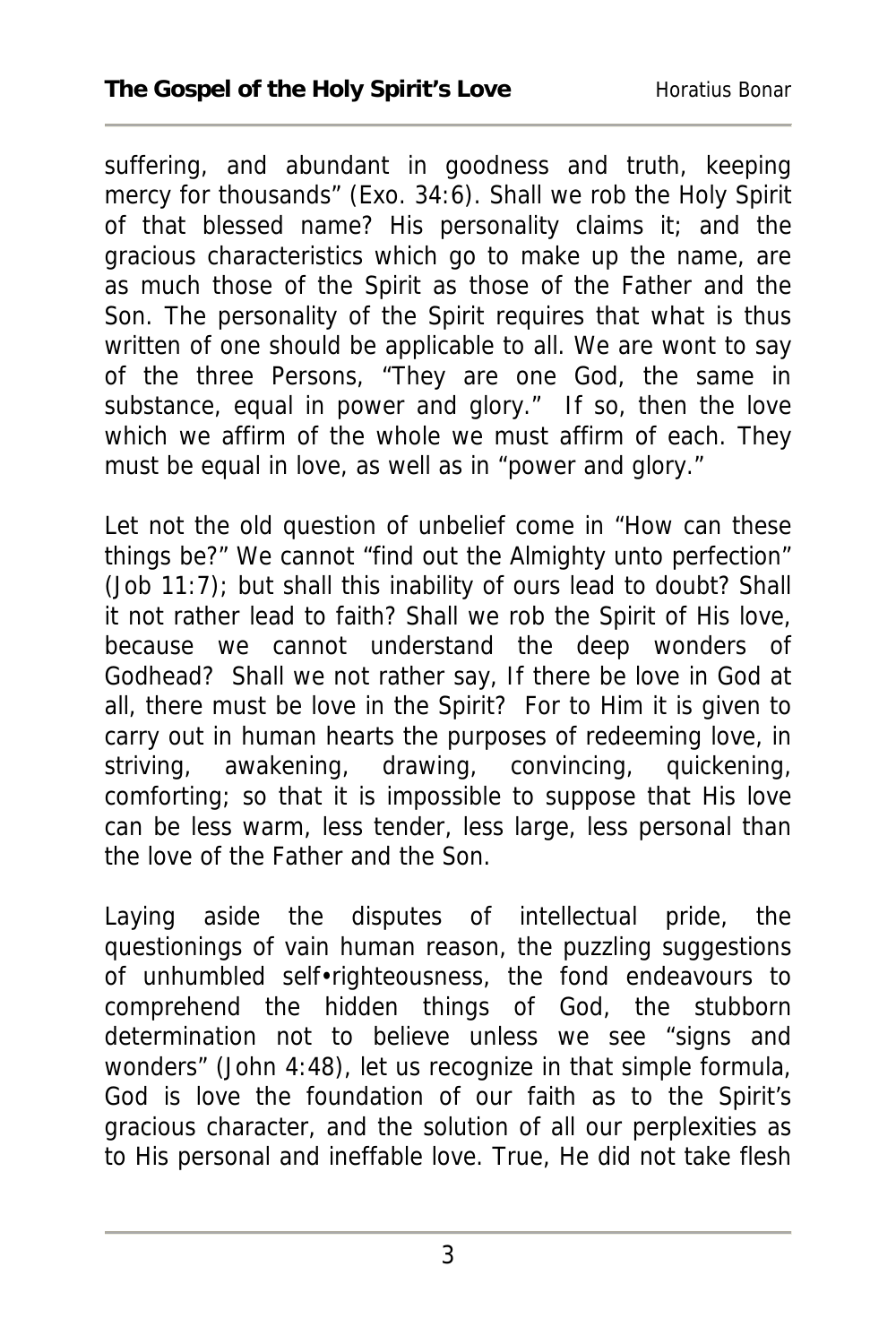for us; He did not become poor for us; He did not die for us; He did not weep for us the human tears which the Son of God wept over Jerusalem; but none the less does He love us; and none the less is His work for us and in us the work of love, love without bounds, or change, or end.

We are baptized "in the name of the Father, and of the Son, and of the Holy Ghost" (Matt 28:19). That threefold name is love; or rather, that one name in its threefold connection with the three Persons, unfolds itself as the expression of the threefold love of Father, Son, and Spirit. The name thus named upon us is the divine declaration and pledge to us of "the love of the Spirit." Our baptism says, not only, "God the Father loveth us," not only, "God the Son loveth us"; but also, "God the Spirit loveth us." We are baptized into the love of the Spirit.

Perhaps much of our slow progress in the walk of faith is to be traced to our overlooking the love of the Spirit. We do not deal with Him, for strength and advancement, as one who really loveth us, and longs to bless us, and delights to help our infirmities (Rom. 8:26). We regard Him as cold, or distant, or austere; we do not trust Him for His grace, nor realize how much He is in earnest in His dealings with us. More childlike confidence in Him and in His love would help us on mightily. Let us not grieve Him, nor vex Him, nor quench Him by our untrustfulness, by disbelieving or doubting the riches of His grace, the abundance of His loving-kindness.

He is no mere "influence," but a living "Personality"; and there is a vast difference between these two things. An "influence" cannot love us, and we cannot love an "influence." If there is to be love, there must be personality; and, in this case, it must be the personality of love. The fresh breath of spring is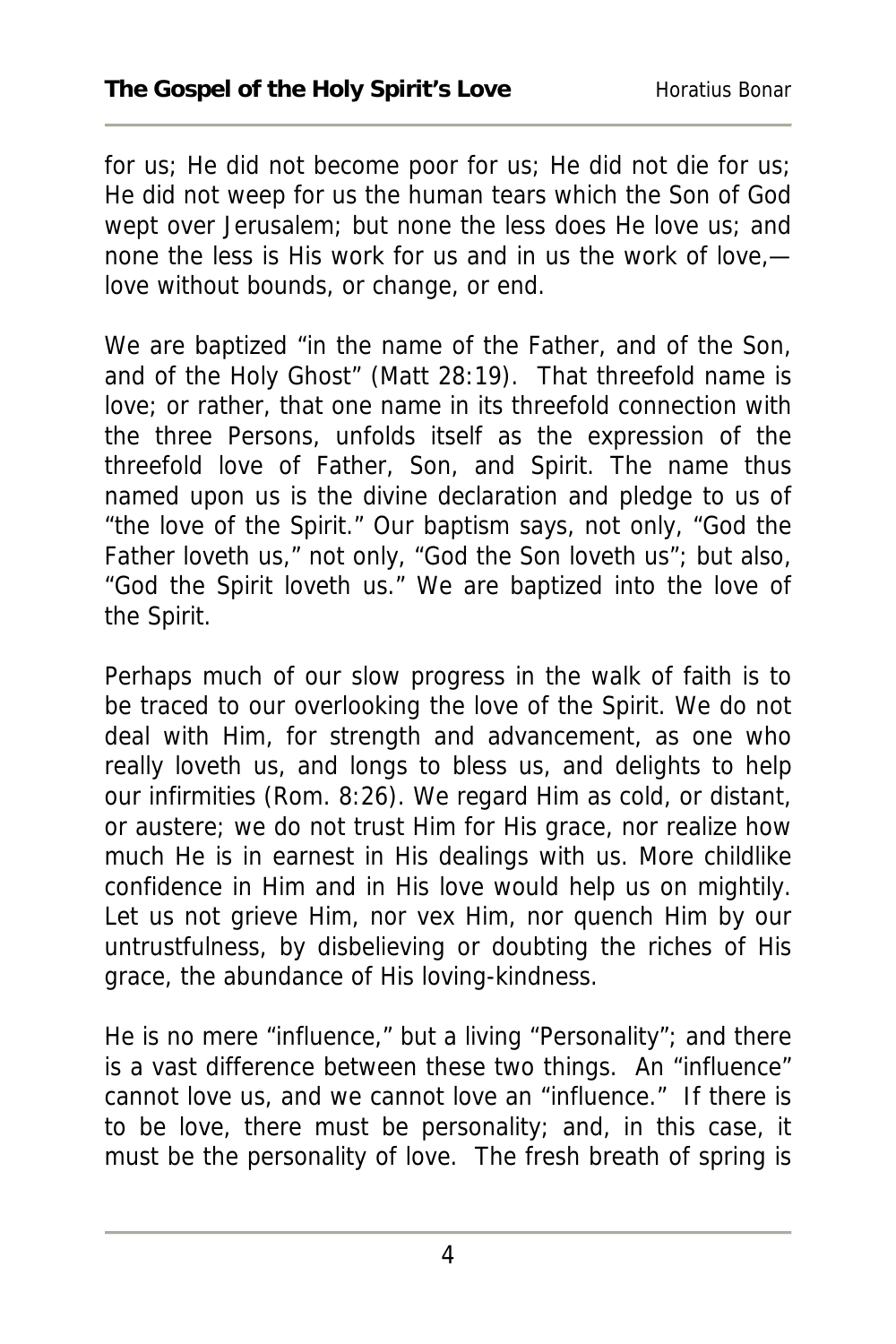an influence, but not a personality. It cannot love us nor call on us to love it. The voice of that which we call "nature" is an influence, but not a personality. There can be no mutual love between it and us. But a being with a soul is a personality, not an influence; and the love of man or woman is a personal thing, a true and real affection—one eye looking into another, and one heart touching its fellow. So is it with the love of the Spirit. There is a personality about Him passing all the personalities of earth,—passing all the personalities of men or angels; and it is this divine personality that makes His love so precious and so suitable, as well as so true and real. There is no reality of love like that of the Spirit. It has nothing in common with the coldness or distance of a mere "influence." It comes closely home to a human heart, because it is the love of Him who formed the heart, and who is seeking to make it His abode for ever.

The proofs of His love are abundant. They are divine proofs; and, therefore, assuredly true. It is God who has given them to us, that no doubt of the Spirit's love may ever enter our minds. They are spread over all Scripture, in different forms and aspects. While the Bible was meant to be specially the revelation of the Son of God, it is also the revelation of the Holy Spirit. He reveals Himself while revealing Christ. He utters His own love while showing us the love of the Father and the Son.

The thoughts of the Spirit are thoughts of love. The apostle uses the words, "the mind of the Spirit," in connection with His gracious intercession (Rom. 8:26,27); and we know that intercession implies love. The "groanings that cannot be uttered" are awakened in us by the Spirit in His love. He thinks of us; and His thoughts are "precious" (Psa. 139:17). Yes; He thinks of us; and His thoughts are thoughts of peace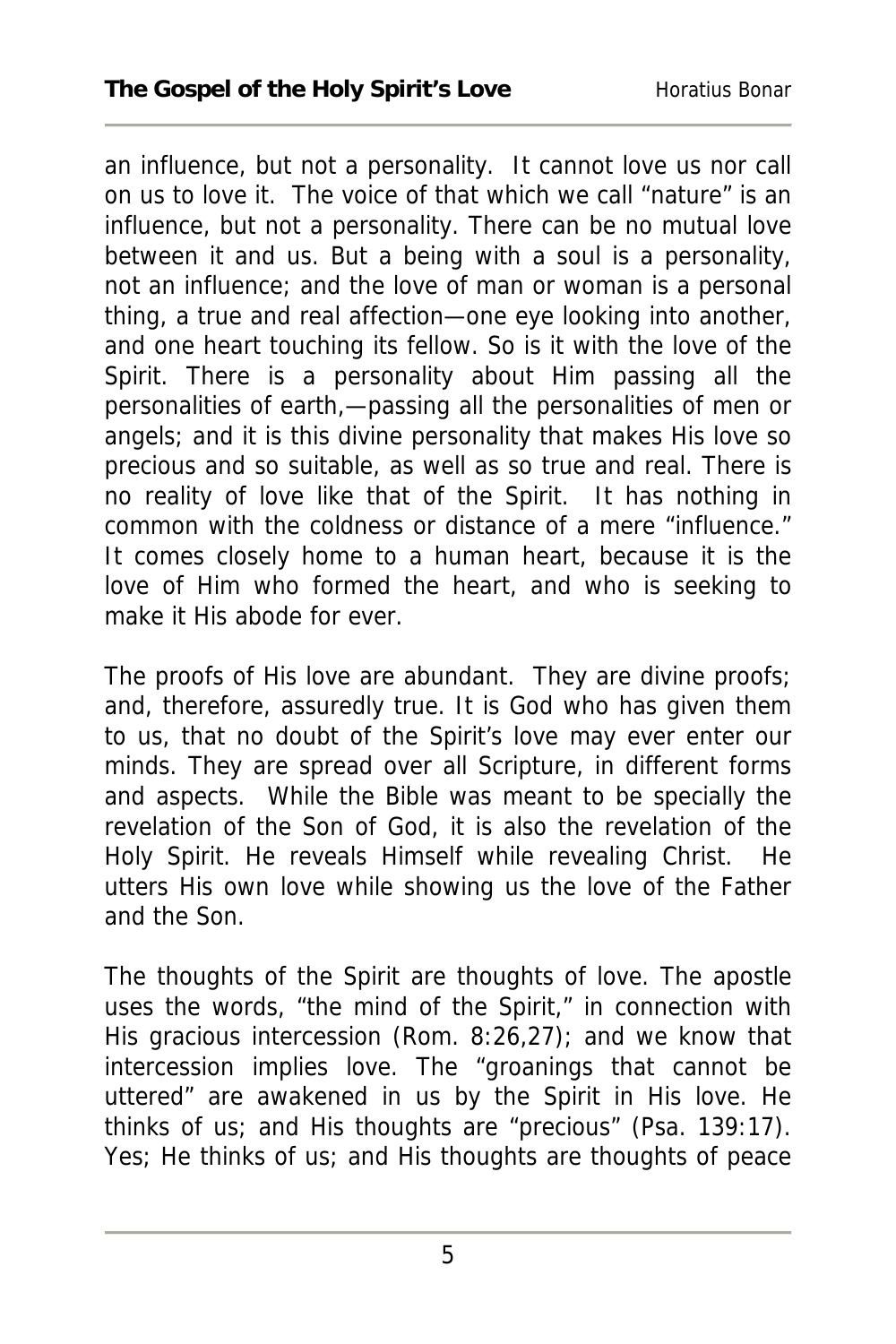(Jer. 29:11). The Bible is filled with the thoughts of the Spirit; and they are love. They breathe in every page of Scripture; for holy men of God "spake as they were moved by the Holy Ghost."

The ways of the Spirit are the ways of love. His manifold dealings with the sons of men, in "opening hearts" (Acts 16:14), teaching, sanctifying, chastening, are the dealings of love,—love which many waters cannot quench, and which the floods cannot drown. The faintest touch of His hand is the touch of love. The gentlest whisper of His voice is the whisper of love. All His dealings from day to day, whether of cheer or of chastisement, whether of warning or of welcome, are those of love. In a thousand ways He beckons us to come to the Cross; He draws us, unconsciously and imperceptibly, but irresistibly, away from sin and self to God and heaven. He has not, indeed, human tears to shed, like the son of God when he wept over Jerusalem; but not the less are His yearnings true and tender, and all His ways toward us are ways of unutterable compassion (see Gen. 6:3; Psa. 51:11,12; Isa. 55:8). He is "very pitiful, and of tender mercy."

The works of the Spirit are the works of love. When He "garnished the heavens" (Job 26:13), it was the work of love. When he moved upon the face of the deep (Gen. 1:2), it was in love. When He came upon holy men of old, it was in love. When He wrote the Scriptures, it was in love,—love to us. When He anointed Jesus of Nazareth to preach the gospel to the poor, it was in love to us. When He fulfills His office of "guiding into all truth," it is in love. When He opens eyes and hearts, it is in love. When He chastens, it is in love. When He comforts, it is in love. When He sheds abroad the love of God in our hearts, it is in love. When He, as one with the Father and the Son, wrote the seven epistles of the Revelation, it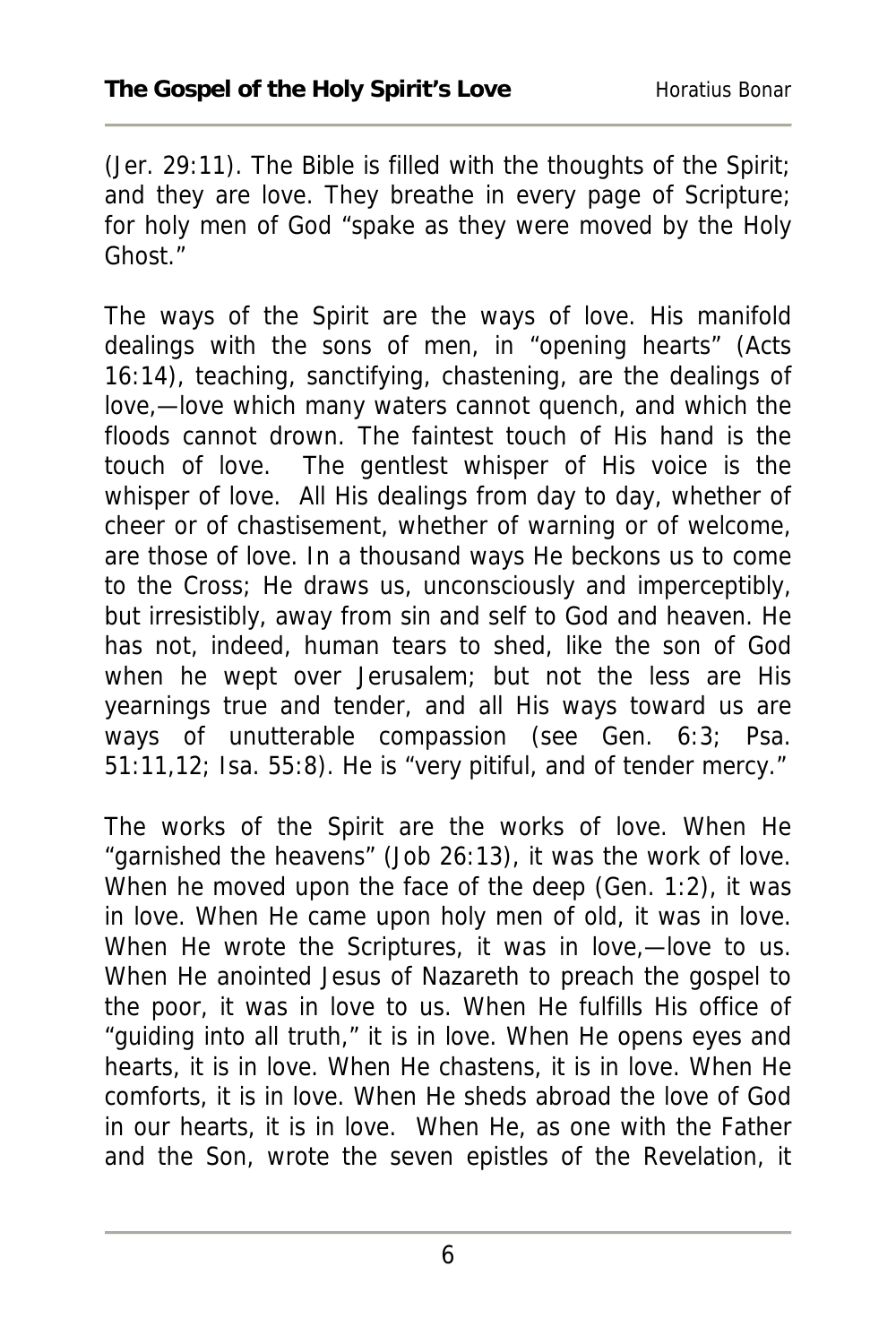was in love,—as the close of each of them shows: "He that hath an ear, let him hear what the Spirit saith unto the churches" (Rev. 2:7). His works in the soul of man, in regenerating, upholding, and perfecting, are the works of love,—love like that of Christ, "that passeth knowledge": love to the chief of sinners; love to those who have vexed and resisted and quenched Him; love which says, "How shall I give thee up, Ephraim? how shall I deliver thee, Israel?" (Hosea 11:8).

The words of the Spirit are the words of love. That which we call "the word of God" is specially the Spirit's word: and it overflows with love; love which, while it condemns the sin, presents pardon to the sinner; love which, while it spreads out before us "the exceeding sinfulness of sin," proclaims aloud, to the guiltiest of the guilty, free forgiveness and "deliverance from the wrath to come." The gospel of Christ contains in it the good news of the Spirit's love. "He shall baptize you with the Holy Ghost" (Matt. 3:11) are the words in which is described the fitting out of men for preaching the good news; and in this baptism we have the manifestation of the Spirit's love. He baptizes because He loves. He sends out men to tell of His love; and the baptism with which He baptizes them is to fit them for this message of love. By this baptism the words of love are put into their lips; and these words are truly those of the Spirit Himself, from whatever lips they may come, by whatever pen they may be written down. They are the words of sincerity and truth. He means what He says when He sends out His servants with the language of love upon their tongues.

Hear some of His words of grace,—grace as boundless and as suitable as that of the Father and the Son; grace which has lost none of its largeness or freeness by the lapse of ages or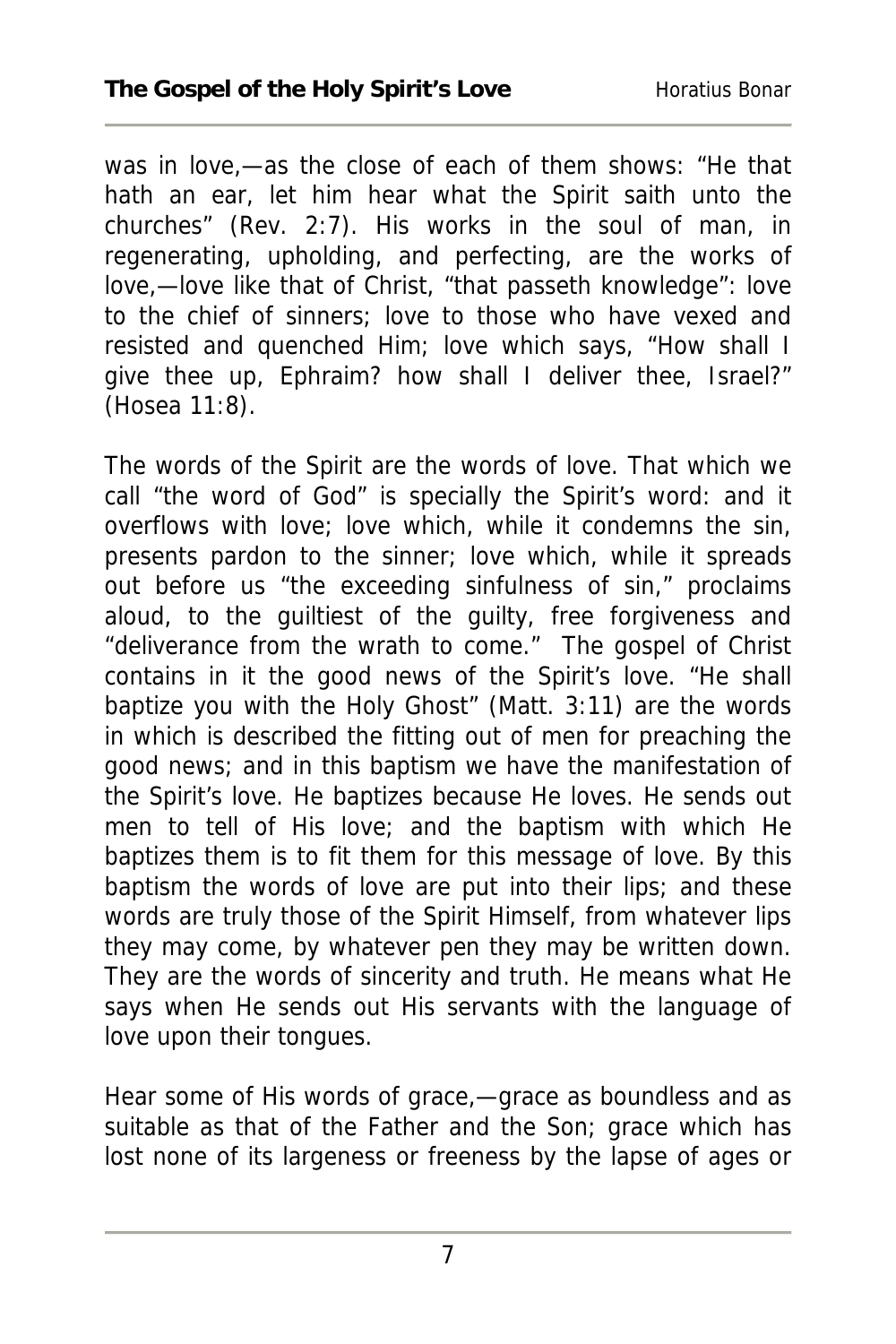the desperate resistance of human hearts:—"Who forgiveth all thine iniquities; who healeth all thy diseases; who redeemeth thy life from destruction; who crowneth thee with lovingkindness and tender mercies" (Psa. 103:3,4); "O Lord, I will praise thee: though Thou wast angry with me, Thine anger is turned away" (Isa. 12:1); "Seek ye the Lord while He may be found" (Isa. 55:6); "Though your sins be as scarlet, they shall be as white as snow; though they be red like crimson, they shall be as wool" (Isa.  $1:18$ ); "As I live, saith the Lord God, I have no pleasure in the death of the wicked"  $(Exe. 33:11)$ ; "I drew them with cords of a man, with bands of love" (Hosea 11:4); "Who is a God like unto Thee, that pardoneth iniquity" (Micah 7:18); "The Lord is good; a stronghold in the day of trouble" (Nahum 1:7); "How great is His goodness" (Zech. 9:17). These are the Spirit's own words; and He writes them as the witness for God, the revealer of the divine character, the Unfolder of the love of Father, Son, and Spirit. They are the words of the Spirit, spoken before the Son of God came into the world to reveal and to embody in Himself the love of God to man. The New Testament is yet more abundant in its utterances of love: and in every one of them the Spirit has His part: till all is summed up in the wondrous words which time cannot weaken, and which long use cannot make stale: "The Spirit and the bride say, Come. And let him that heareth say, Come. And let him that is athirst come. And whosoever will, let him take the water of life freely" (Rev. 22:17).

The Holy Spirit is no mere mechanical agent in the great work of a sinner's deliverance, and of the Church's upbuilding, obediently doing the work appointed to Him. "I delight to do Thy will" is as true of the Spirit as the Son. He loves the sinner; therefore He lays hold of him. He pities his misery; therefore He stretches out the hand of help. He has no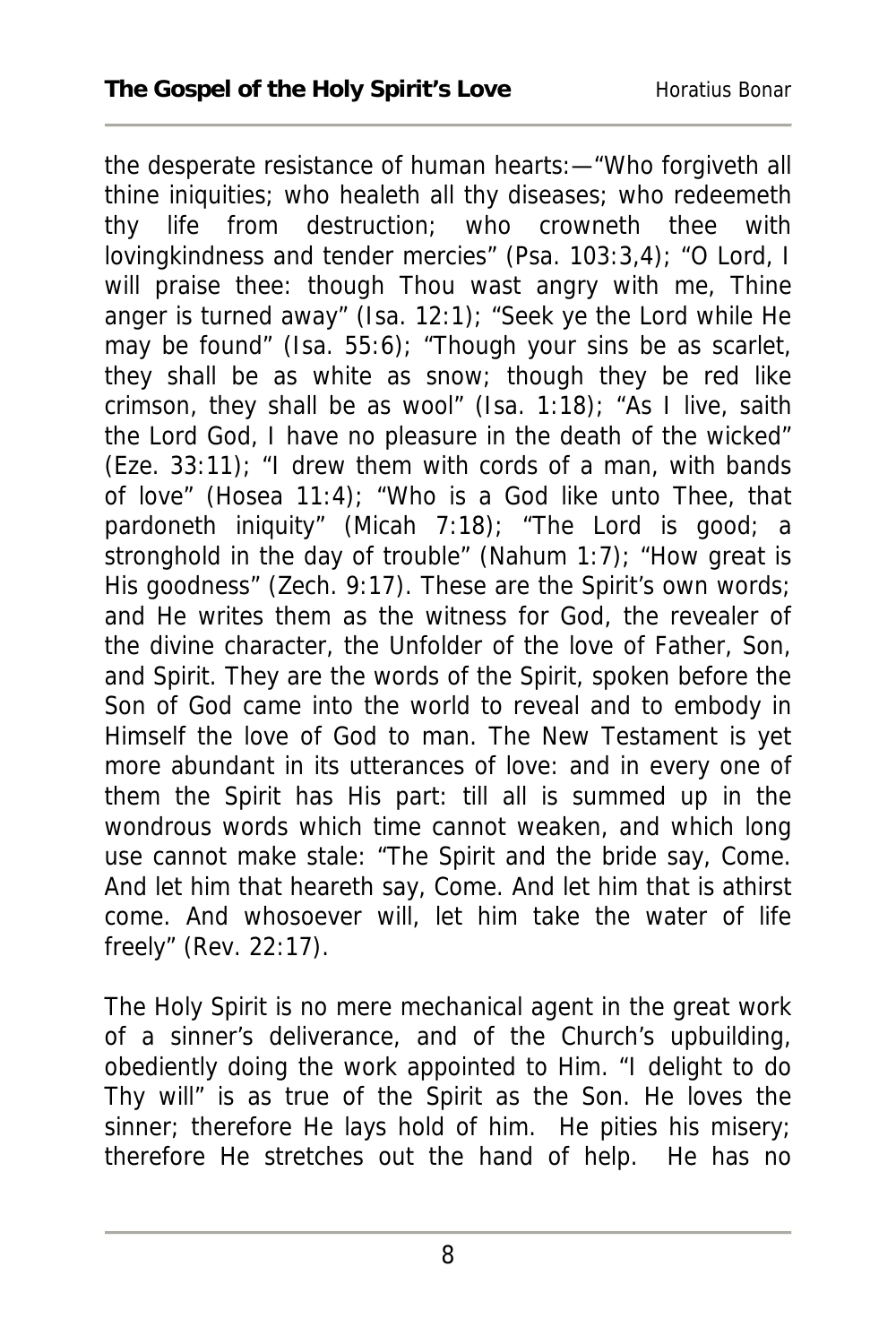pleasure in his death; therefore He puts forth His saving power. He is longsuffering and patient; therefore He strives with him day by day; and though "vexed," "resisted," "grieved," and "quenched," He refuses to retire from, or give up, any sinner on this side of eternity. The extent to which we resist Him, and the amount of His forbearing love, we cannot know. This only we may say, that our stubbornness is something infinitely fearful and malignant, while His patient grace passeth all understanding.

We are little alive to the injury we do to ourselves by any misunderstanding as to the mind and the work of the Spirit. The injustice which we do to Him is great; and the wrong which we inflict upon ourselves is no less so. No mistakes as to the Spirit's gracious character can be trivial or harmless. To regard Him as "austere," or "hard," or inaccessible, or needing to be persuaded to do His work in us, is to treat Him as at variance with the Father and the Son; slow to carry out the great purpose of divine love, in which purpose the three Persons of the Godhead are equally concerned. To raise questions as to the riches of His grace is to misread Scripture, and to put a dark and false construction upon His testimony for Christ, as well as upon His dealings with the sons of men,—His dealings with those who have been saved, as well as with those who are lost. For what do the saved ones not owe to His love; and what would that love not have done for the lost, had they not stubbornly set it at nought to the last! "How often would I have gathered thy children" were the words which accompanied the tears of the Son of God over the rebellious city; and they are words equally expressive of the Spirit's feelings toward the stout-hearted of every age and nation.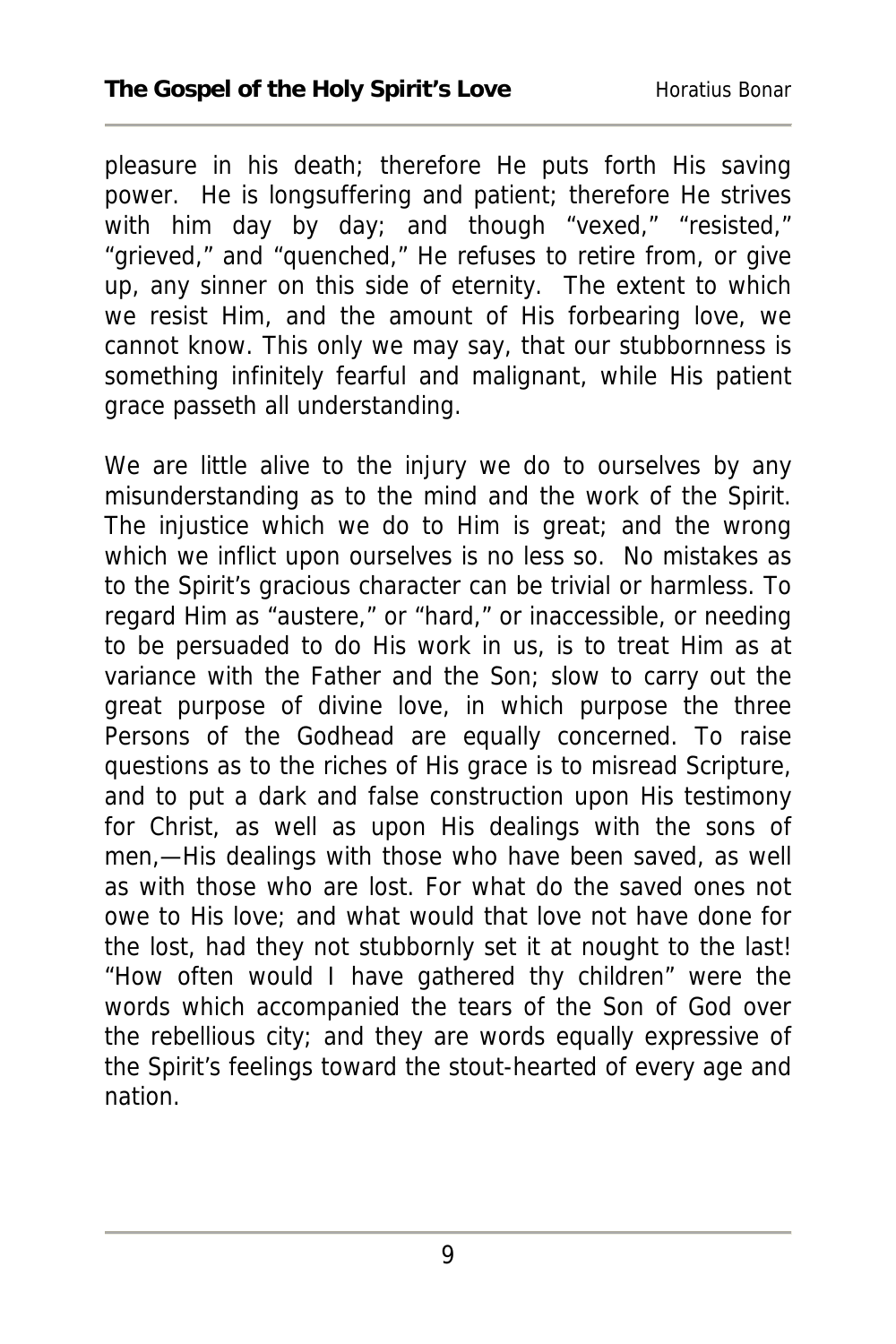Imperfect views of the Spirit's character may not be regarded by some as serious or fatal, but it is hardly possible that they can be entertained without exercising a darkening and deadening influence upon the soul: not in the same way as defective views of Christ's work affect us, but still with a most evil result both upon the conscience and the heart,—as if there were something in the Spirit which repelled us, whatever there might be in Christ to attract us; as if the light which the Cross throws upon the love of the Spirit were not quite in harmony with that which it reveals of the love of Christ; as if the Spirit were not always as ready with His help as is the Son.

All wrong thoughts of God, whether of Father, Son, or Spirit, must cast a shadow over the soul that entertains them. In some cases the shadow may not be so deep and cold as in others; but never can it be a trifle. And it is this that furnishes the proper answer to the flippant question so often asked, Does it really matter what a man believes? All defective views of God's character tell upon the life of the soul and the peace of the conscience. We must think right thoughts of God if we would worship Him as He desires to be worshipped; if we would live the life He wishes us to live, and enjoy the peace which He has provided for us.

The want of stable peace, of which so many complain, may arise from imperfect views of the Spirit's love. True, our peace comes from the work of the Substitute upon the cross, from the blood of the one sacrifice, from the sinbearing of Him who has made peace by the blood of the cross. But it is the Holy Spirit who glorifies Christ to us, and takes the scales from our eyes. If then we doubt His love, can we expect Him to reveal the Son in our hearts? Are we not thrusting Him away, and hindering that view of the peace-making which He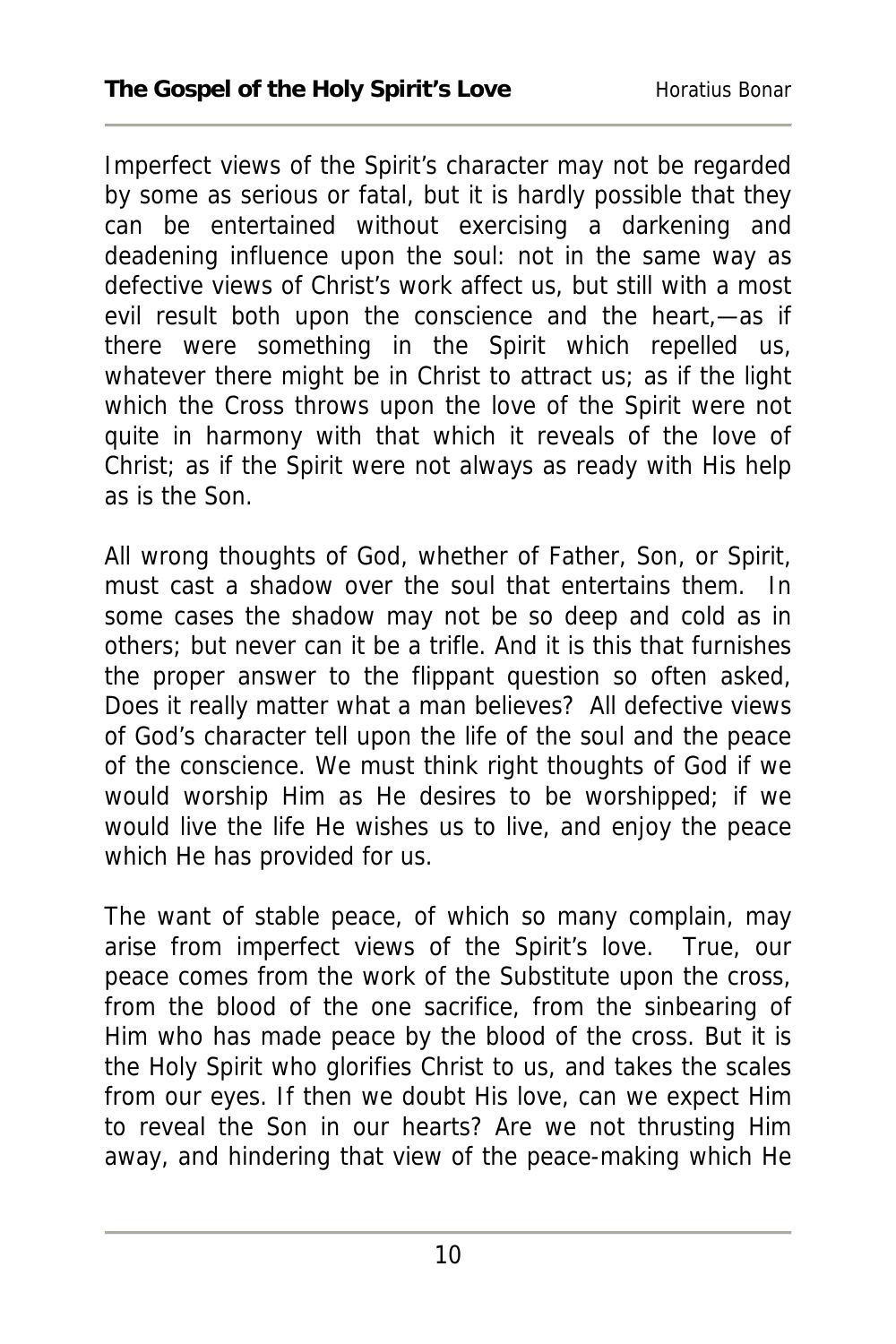only can give? Trust His love, and He will make known the Peacemaker to you. Trust His love, and He will show the precious blood by which the guiltiest conscience is purged, and the peace which passeth all understanding is imparted. He is the Spirit of peace, and His work is the work of peace. His office is to make known to us the Prince of Peace. Can there be peace without the recognition of the Holy Spirit's love? Can there fail to be peace when this is recognized and acted on? Doubts as to the love of the Spirit must inevitably intercept the peace which the peace-making cross presents to us.

Perhaps the want of faith, which we often mourn over, may arise from our not realizing the Spirit's love. "Faith [no doubt] cometh by hearing, and hearing by the word of God": yet it is the Holy Spirit who shines upon the word; it is He who gives the seeing eye and the hearing ear. Under the pressure of unbelief, have we fled to Him and appealed to His love? "Lord, I believe; help Thou mine unbelief," may be as aptly a cry to the Spirit as to the Son of God. He helpeth our infirmities; and in the infirmity of our faith He will most assuredly succour us. It is through Him that we become strong in faith; and He loves to impart the needed strength. He giveth to all men, liberally, and upbraideth not. Yet in our dealings with Him regarding faith, let us remember that He does not operate in some mystical or miraculous way, as if imparting to us a new faculty called faith; but by taking of the things of Christ and showing them to us; so touching our faculties by His mighty yet invisible hand, that, ere we are aware, these disordered souls of ours begin to work aright, and these dull eyes of ours begin to see what was all along before them, but what they never had perceived, "the excellency of the knowledge of Christ Jesus our Lord." Thus He works in us, often slowly and imperceptibly, but with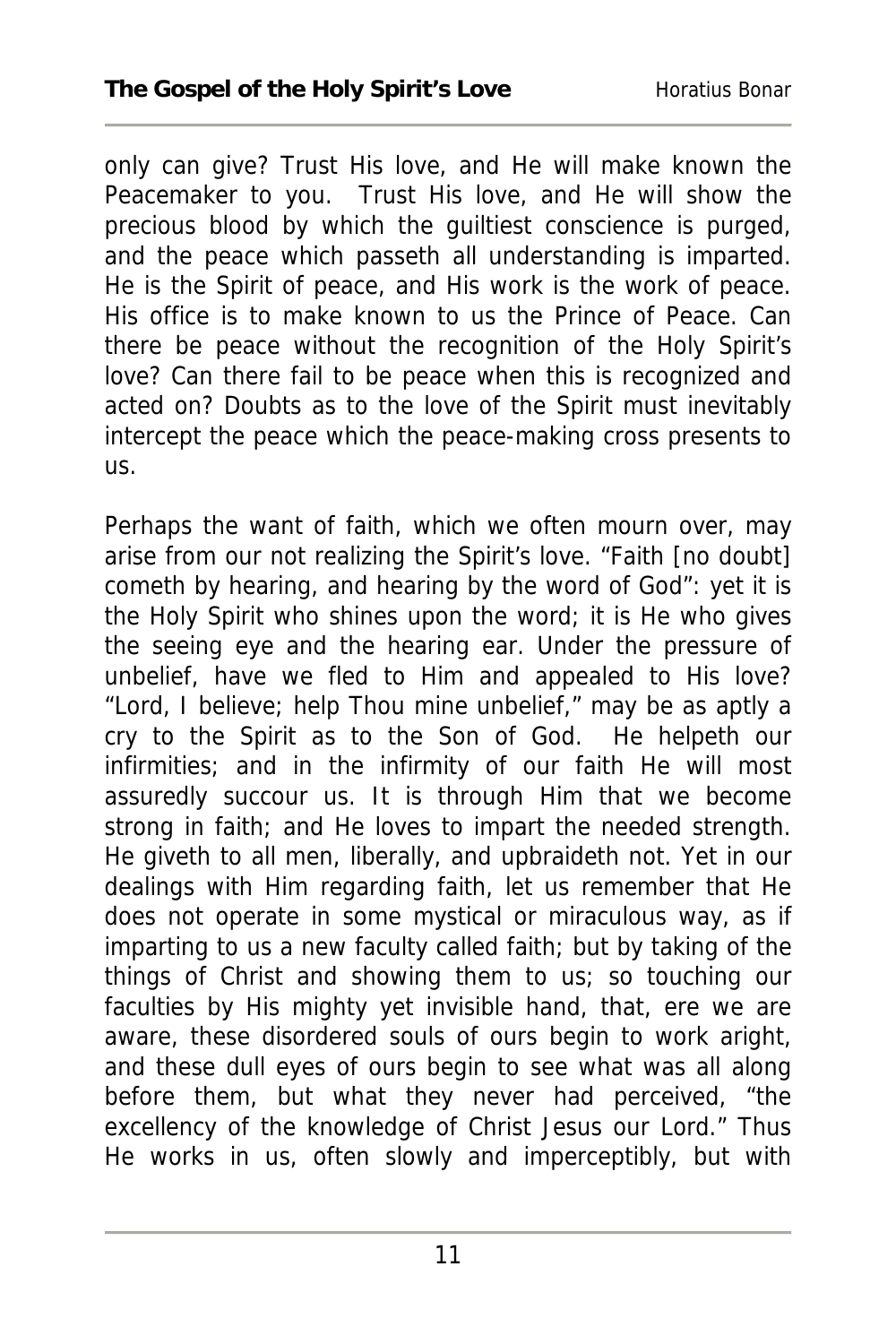divine power, making us to understand the gospel and to draw out of it that light and life which it contains for the dead and the dark. Looking at the cross, under the Spirit's enlightenment, we grow in faith. For never does He produce or increase faith in us without keeping our eye steadfastly fixed upon the great redeeming work of the incarnate Son. He is not the Spirit of unbelief or bondage, but of faith and liberty; and His desire is that we should be delivered from unbelief and bondage. He loves us too well to be indifferent to our remaining in distance or in distrust. He longs to see us children of faith, not of unbelief; to make us strong in faith; to remove whatever from within or without hinders its growth. Trust His love for the increase of faith; for deliverance from the evil heart of unbelief; for revealing to you the bright object of faith,—Christ, and "God in Christ reconciling the world to Himself, not imputing unto men their trespasses." As truth is the foundation of faith, so, as "the Spirit of truth," He guides us out of error into truth, and thus leads us out of unbelief into faith; making us to see that the root of what we called our want of faith, was not that we were believing the right thing in a wrong way (as is so often said), but that we were not believing the right thing, but something else which could not bring rest to us in what way soever we might believe it.

Perhaps our want of joy may arise from our over-looking the love of the Spirit. Peace is one thing; joy is something more,—"joy unspeakable and full of glory." Assuredly He is the Spirit of joy, and as such delights to impart His joy. He who, by the lips of His Apostle, said, "Rejoice in the Lord always," wants to see you a joyful man. Will you trust Him for this? Will you rest in His love for this gift? Do not say, Joy is a secondary thing: a man may be a Christian without joy; some of the best of God's people have gone mourning all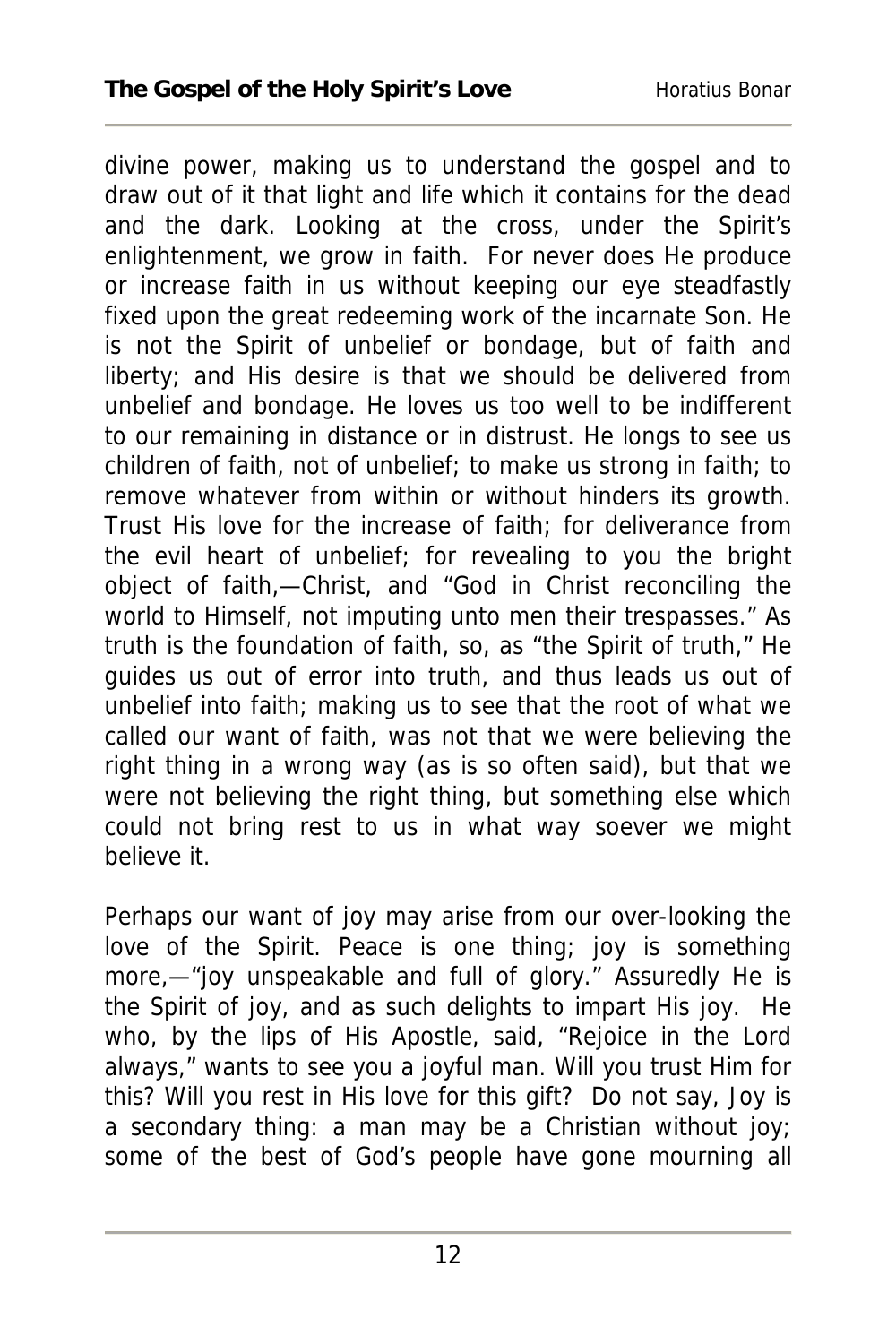their days. These are poor excuses for not possessing what God wants you to possess, and what would make you ten times more useful to all around. God wishes you to be joyful. Your testimony to God is imperfect without joy. Cultivate joy; and in order to do so effectually, take firmer hold of the Spirit's power, and rest more implicitly in His love. He loves you too well to wish you to be gloomy. Be filled with the Spirit and you will be filled with joy. Joy is a great help in living a holy and consistent life. Holiness is joy, and joy is holiness. Accept the Spirit's love for both of these.

The "seal of the Spirit" (Eph. 1:13); the "witness of the Spirit" (Rom. 8:16); the "indwelling" of the Spirit (Rom. 8:11); the "inworking" of the Spirit (Eph. 1:19); the "help" of the Spirit (Rom.  $8:\overline{26}$ ); the "liberty" of the Spirit (2 Cor.  $3:17$ ); the "strengthening" of the Spirit (Eph. 3:16); the "fullness" of the Spirit (Eph. 5:18); the "teaching" of the Spirit (John 14:26); the "baptism" of the Spirit (Mark  $1:8$ ); —all these are most closely connected with the "love of the Spirit"; and he who would separate them from that love, would rob them of all their meaning and power and consolation.

It is the loving Spirit that seals, and witnesses, and indwells, and inworks, and helps, and liberates, and strengthens, and teaches, and baptizes. So that in seeking these blessings we must ever remember that we are dealing with one whose love anticipates our longings, and on whose side there exists no hindrance to our possessing them all. Nowhere in Scripture has God led us to suppose that the Holy Spirit would be awanting to us in any time of need, or that we could be beforehand with Him in any desire of ours for any spiritual blessing. "If ye then, being evil, know how to give good gifts unto your children; how much more shall your heavenly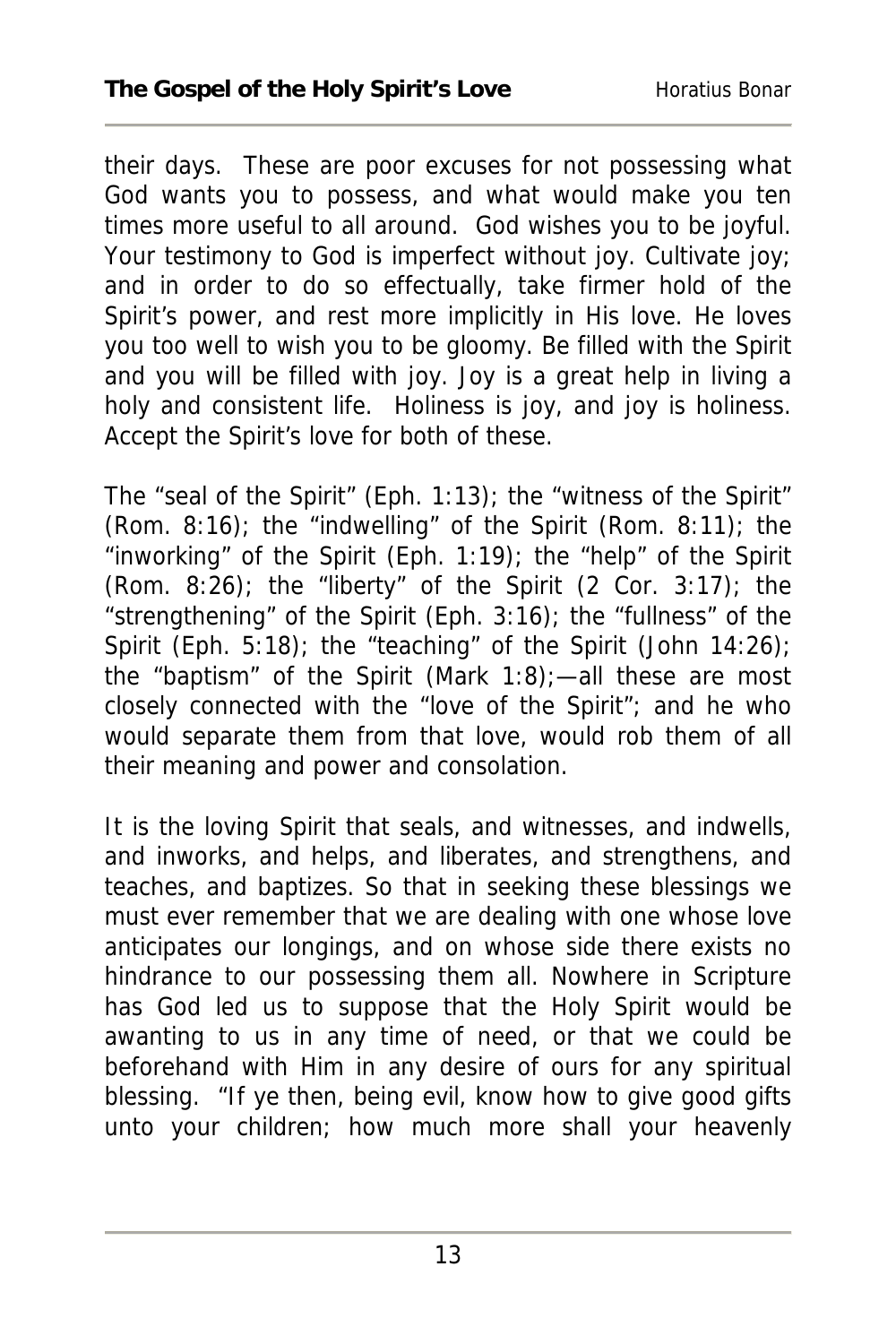Father give the Holy Spirit to them that ask Him?" (Luke 11:13).

In our day, when that which is miraculous or supernatural is suspected or scorned, it is not easy even to gain a hearing for such truths. The Holy Spirit, we may say, is discarded as the most incredible part of the supernatural and impersonal. He Himself is regarded as an airy nothing, or as mist; and His direct and divine agency is treated as the dream of diseased enthusiasm. The removal of the supernatural from religion means specially the removal of the Spirit. To retain Him personally in our theology is considered to be retaining the most incredible part of the supernatural,—the most visionary article in our creed.

Hence the need of bringing fully into view both His personality and His character. That modern unbelief should dislike the whole subject, and treat it as incompatible with reason, and therefore incapable of proof, as being wholly beyond the range of our senses, need not surprise us: nor would we attempt to meet Rationalism on its own ground. But what we say is this: Our information regarding the Holy Spirit must come wholly from revelation; and the question is, Does the Bible bear us out in the above statements? It certainly does seem to contain the doctrine we have been affirming. Its Author evidently meant us to accept that doctrine as true. If that doctrine cannot be true, it must be honestly struck out of the Bible; not by explaining texts away, or misinterpreting whole chapters, but by boldly affirming that Scripture is inaccurate. The words regarding the Spirit are too plain to be diluted into unmeaning figures. He who inspired the Bible has used language that cannot be mistaken. He has not left us in any doubt as to what He intended. Hence the quarrel of unbelief is a quarrel with revelation, and more specially with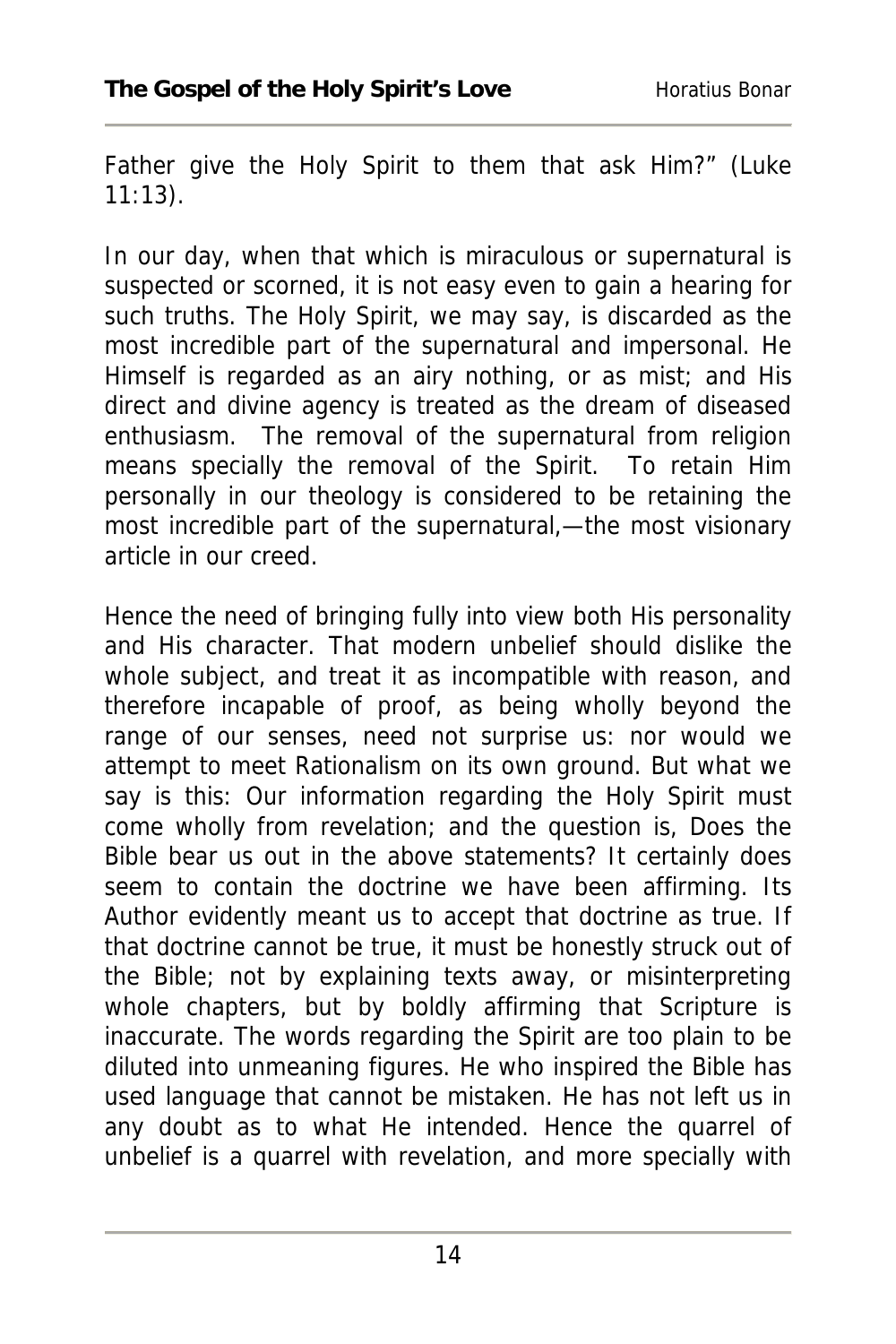the Author of revelation. This is the real point at issue in these days, in the controversy with Rationalism.

The doctrine of the Holy Spirit's person and work must stand or fall with the Bible. If it is incredible, then Scripture has utterly deceived us, and the God who made us has given us a book, as the revelation of divine truth, which contains what no man ought to believe or can believe.

If the innumerable references to the Spirit be mere figures of speech,— Orientalisms,—meaning nothing real, then to accept them as literal, and to believe in a personal Spirit, must be pure fanaticism; and as to such a thing as the love of the Spirit, only visionaries or mystics would accept it.

Nevertheless the foundation of God standeth sure; and the Word of God is true and real. Heaven and earth may pass away, but one jot or one tittle of what is written in Scripture cannot. What God has made known to us concerning the Spirit,—His wisdom, love, holiness, and power, remains unaltered throughout the ages; as true to us in these last days as it was in the beginning.

That the Holy Spirit is the producer in the human heart of everything that God calls religion, is beyond question to any one who accepts Bible statements as divinely true. He begins, carries on, and consummates in us all spiritual feeling, all spiritual worship, all spiritual life and energy. Nor can there be anything more hollow and unreal than religion without the Holy Spirit. That which is external and superficial,—which manifests itself in dress, and music, and routine service,—may flourish without Him; nay, can only flourish in His absence. But the deep and the real must be His work from first to last. The love of the Spirit is absolutely necessary to a religion of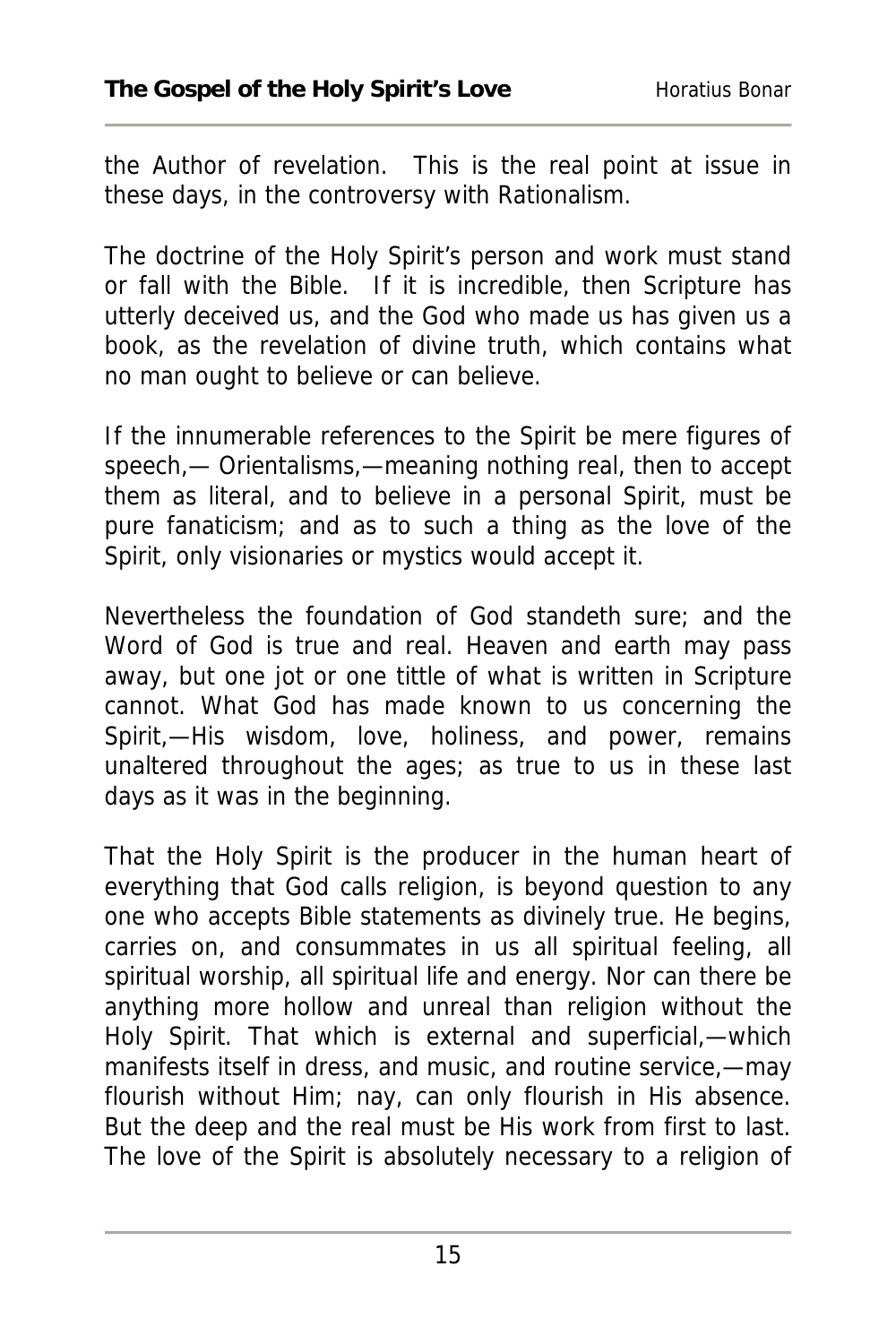love, and liberty, and joy. Religiousness is at every man's command. Any man may get it up in a day; but religion cometh from above, and is the product of the Spirit dwelling and working in the heart.

The bustle of the present day hinders our discernment of this difference; nay, it grieves the Spirit provoking Him utterly to depart; thus leaving us with a hollowness of heart which yields no rest nor satisfaction, and which cannot be acceptable to God. "The Spirit of God," says Melancthon, "loves retirement and silence; it is then He penetrates into our hearts. The Bride of Christ does not take her stand in the streets and cross ways, but she leads her spouse into the house of her mother" (Song 8:2).

"The gifts of the Holy Ghost"! This is the Church's heritage (Acts 2:38,39). How far she has claimed it or used it is a serious question; but that this gift was meant for her in all ages is beyond a doubt. The whole book of the Acts of the Apostles is evidence of this. "My Spirit remaineth among you," is a promise for the Church as truly as for Israel (Hagg. 2:5).

From the beginning it has been so; and the holy men raised up by God to speak His words or do His works were men "filled with the Holy Spirit" (Exo. 31:2). It is this Spirit that has been the life of the Church. When He came, all was life; when He departed, all was death. Nothing was lacking so long as He was in the midst, and when He left nothing could compensate for His withdrawal. When He was present, the Church was the garden of the Lord; when He forsook her, every herb and flower of that garden withered.

Even in Old Testament days it was so; but since Pentecost, more largely and more powerfully. The indwelling and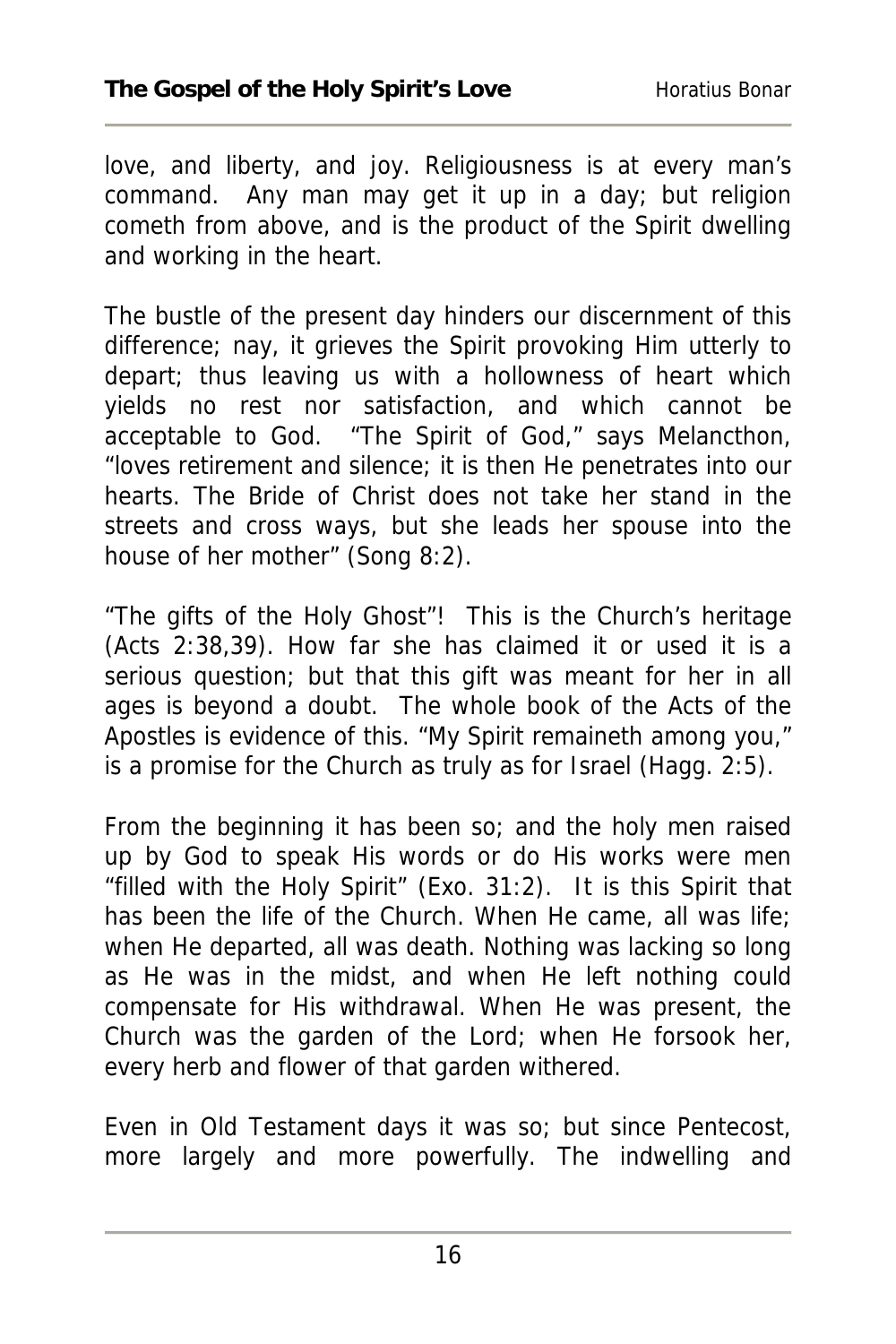inworking Spirit, who is the promise of the Father and gift of the Son, is that which belongs to the Church of every age, little as she may have claimed or welcomed her peculiar glory.

"The gift" and "the gifts" are, both of them, expressions used in connection with the Spirit (Acts 8:20-10:45). He is one, yet manifold; called "the seven Spirits of God," and "the seven lamps of fire," and the "seven eyes," and the "seven horns" (Rev. 3:1; 4:5; 5:6). He is not only spoken of in connection with each saint, but with the body, the Church universal, which is the "habitation of God, through the Spirit" (Eph. 2:22); "the temple of the Holy Ghost"  $(1 \text{ Cor. } 3:16; 6:19)$ ; and, as such, possessor of His love.

Such is the manifold fullness of the Spirit which as the gift of Christ, is the property of the whole Church of God. That fullness is not only the fullness of peace, and wisdom, and holiness, but of love. It is given her, not for herself only, but for the world out of which she has been called. She is to shine in the light of this love upon a dark earth. She is to pour out of the fullness which she receives upon a parched and needy world; out of her are to flow rivers of living water (John 7:38). Great is the world's need; but not greater than the provided supply: for the fountain of love, out of which the Church receives and pours this living water, is inexhaustible and divine.

The love of the Spirit is, like that of the Son, a love that passeth knowledge, a fountain whose waters fail not: "A pure river of water of life, clear as crystal, proceeding out of the throne of God and of the Lamb" (Rev. 22:1).

In the possession of this heavenly gift,—of these sevenfold gifts,—the Church is unspeakably rich, whatever her outward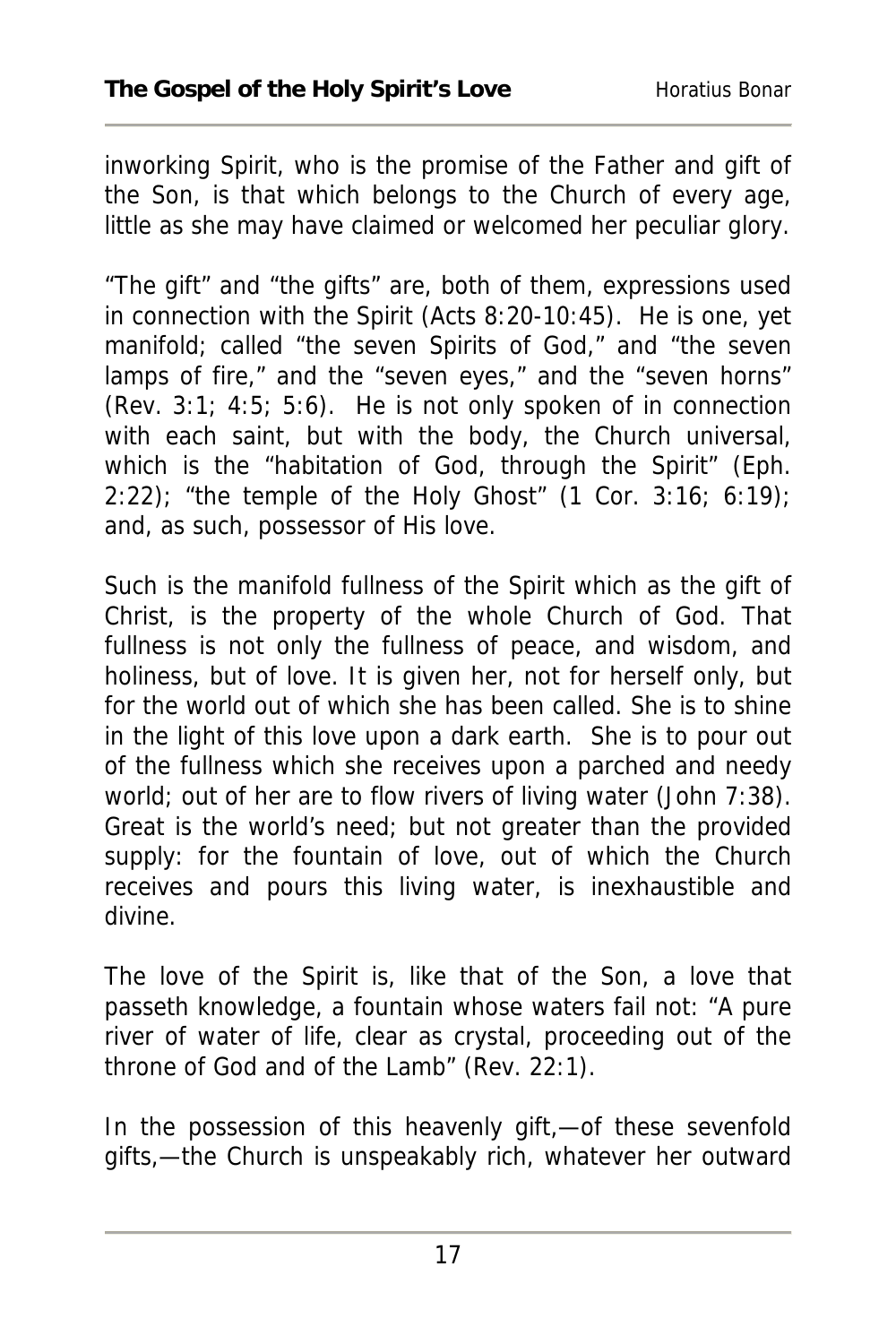condition may be. Enjoying the fullness of this abiding Spirit, she manifests her character as the witness for Christ and as the light of the world. These gifts of the ascended Christ (Eph. 4:8) made her what she was meant to be in the midst of the world's evil and of the powers of darkness, "a burning and shining light." In the power of such gifts she went forth to do battle with the idolatries and immoralities of heathendom. Boldly entering the cities of classic fame, she took possession of pagan temples and Jewish synagogues; and thousands everywhere, through apostolic preaching gathered round the throne.

It was not the gift of miracle, of healing, or of tongues, that did the work. These were not subordinate things, and in many places never used by the apostles. These were not "the best gifts" which we are commanded to covet (1 Cor. 12:31). It was the fullness of spiritual power, possessed and exercised by holy men, awakening, quickening, sanctifying, that wrought the mighty changes which history records. It is well that we should look back to Pentecost, with wistful eyes, longing for a ministry of Pentecostal power, as the only remedy for the unbelief of the last days. But mere physical miracles are not the desirable things. The gifts of the Spirit, the Church's inalienable inheritance, are quite apart from bodily manifestations; and they remain with us still. But do we claim them? Do we use them? Do we not trust in other strength? Do we not lean on learning, on science, on talent, as if by these we were to fight and overcome? And, in so doing, do we not mistake our true position, and character, and mission? Nay, do we not grieve and quench the Spirit?

Yet, the love of the Spirit is unquenchable. He is unwilling to depart. He despises not the day of small things; but He bids us look beyond and above them. Formalism, routine, and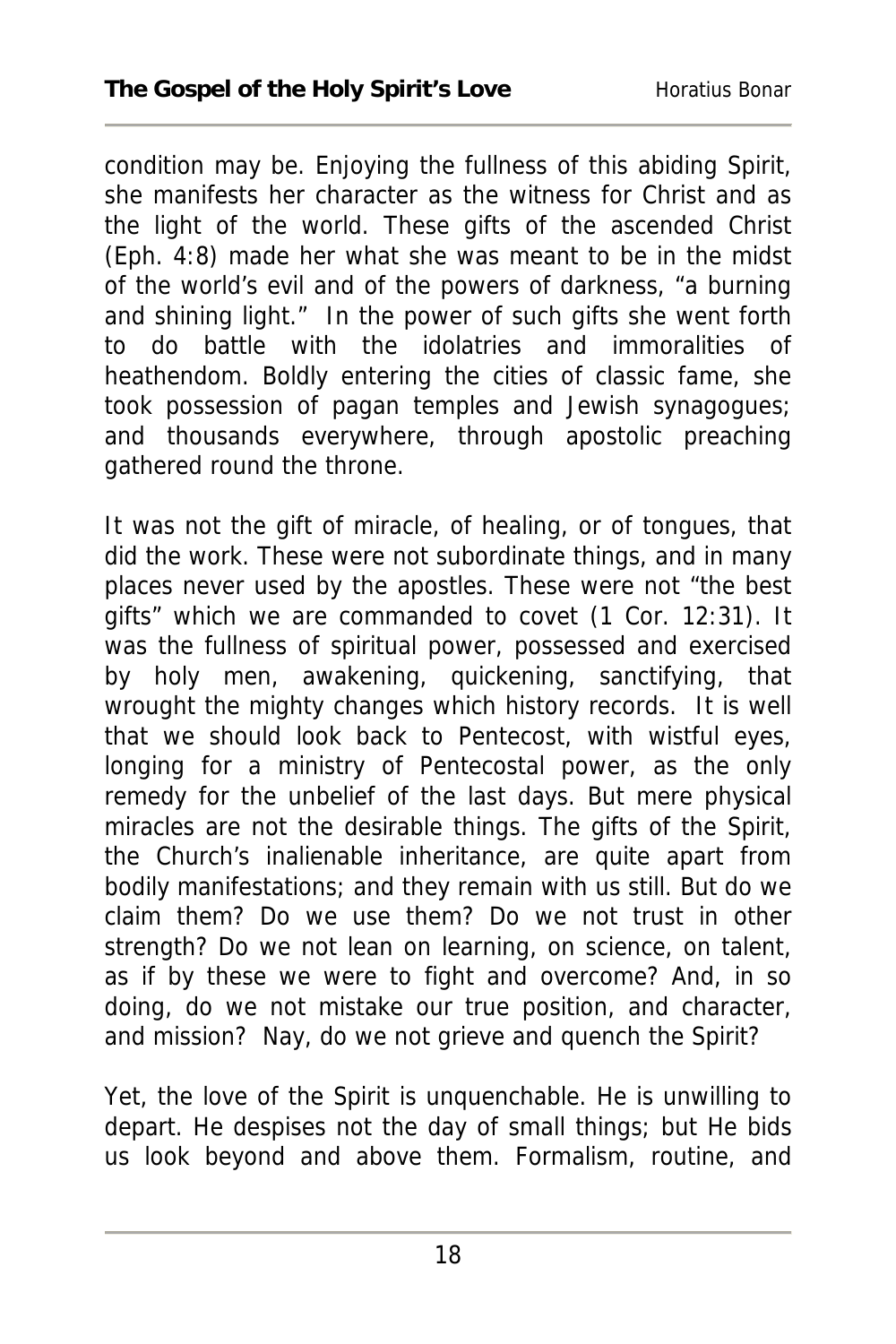external religion, the excitements of mysticism,—these are poor substitutes for the life, and glow, and energy of the Holy Spirit. Nothing but His own presence can avail to lift us out of the unreal religiousness into which we have fallen; to transform creeds into realities, and the bodily bowing of the head, or bending of the knee, into spiritual worship; turning the "dim religious light" into the sunshine of a heavenly noon; drawing out of our hymnals the deep heart•music of divine and blessed song; delivering us alike from Rationalism and Ritualism, from a hollow externalism, and from an impulsive and unreasoning fanaticism. It is His presence only that can vitalize ordinances; clothe ministry with power; unite the broken Church; fill the void of aching hearts; impart to service, liberty and gladness; ward off error; and make truth mighty,—filling our sanctuaries with living worshippers, and sending forth men of might to preach the everlasting gospel; and to proclaim, as in primitive days, the Christ that has come, and the Christ that is to come again.

He has come, in His love, to quicken the dead in sin; and He is daily moving upon the face of the waters,—bringing life out of death. Nor is His arm shortened, that it cannot save.

He has come, in His love, to give light for darkness. Nor is there any human heart too dark for Him to illumine. He lights up souls. He lights up Churches. He lights up lands, making them that sit in darkness to see a great light.

He has come, in His love, to gather in the wanderers, far and near. No strayed one has gone too far into the wilderness for Him to follow and to bring back. The "ends of the earth" form the vast region into which His love has gone forth to seek, and find, and save.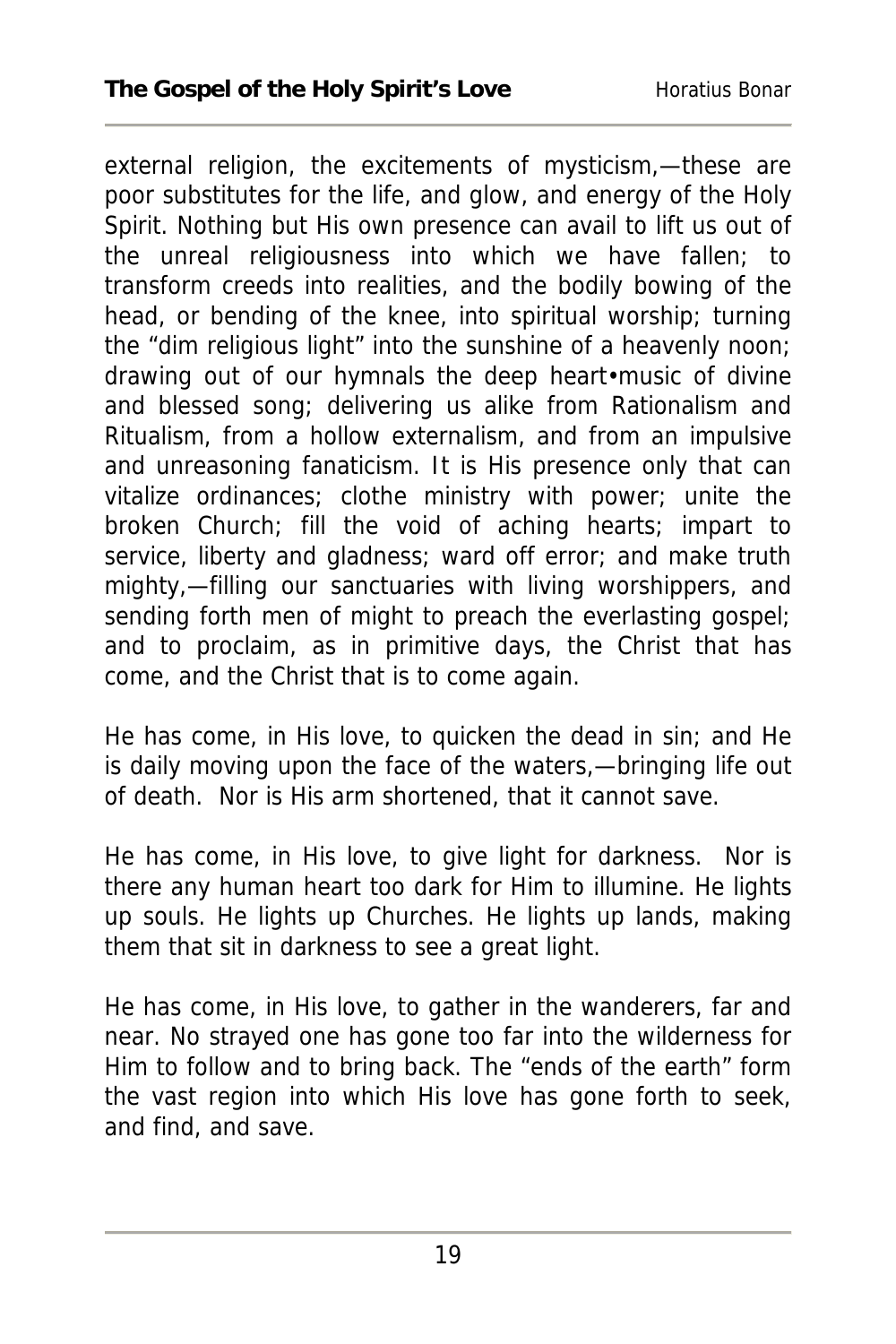He has come, in His love, to guide the doubting heart. He takes lovingly and gently the hand of the perplexed and inquiring, and leads them into the way of peace. He knows all their troubles and fears, so that they need not fear being misunderstood. He teaches their ignorance and shows them their mistakes, and points their eye to the cross.

He has come, in His love, to bind up the broken-hearted. His name is the Comforter, and His consolations are as abundant as they are everlasting. "Comfort ye, comfort ye my people," are the words which he has written down for every sorrowful one (Isa. 40:1). In all trial, bereavement, pain, sorrow, let us realize the love of the Spirit. That love comes out most brightly and most tenderly in the day of mourning. In the chamber of sickness or of death, let us find strength and peace in the presence, companionship, and sympathy of the gracious Spirit.

He has come down, in His love, to seek after the backslider. From a heart that once owned Him, He has been driven out, and He has retired sorrowfully. But He has not ceased to desire a return to His old abode. He still pities, and yearns, and beseeches. "Turn, ye backsliding children, for I am married unto you," are His words of longing and pity.

He has come, in His love, even to the mis-believing and the deluded, seeking to remove the mists with which a rebellious intellect has compassed itself about; and to lead them out into life, and love, and day. They are groping for an idea; and He brings them into contact with a Person, even God Himself. They are crying vaguely for knowledge; and He presents to them the wisdom deposited in the Person of the Word made flesh. They are in search of sympathy for their wounded hearts; and He places Himself before them in the fullness of